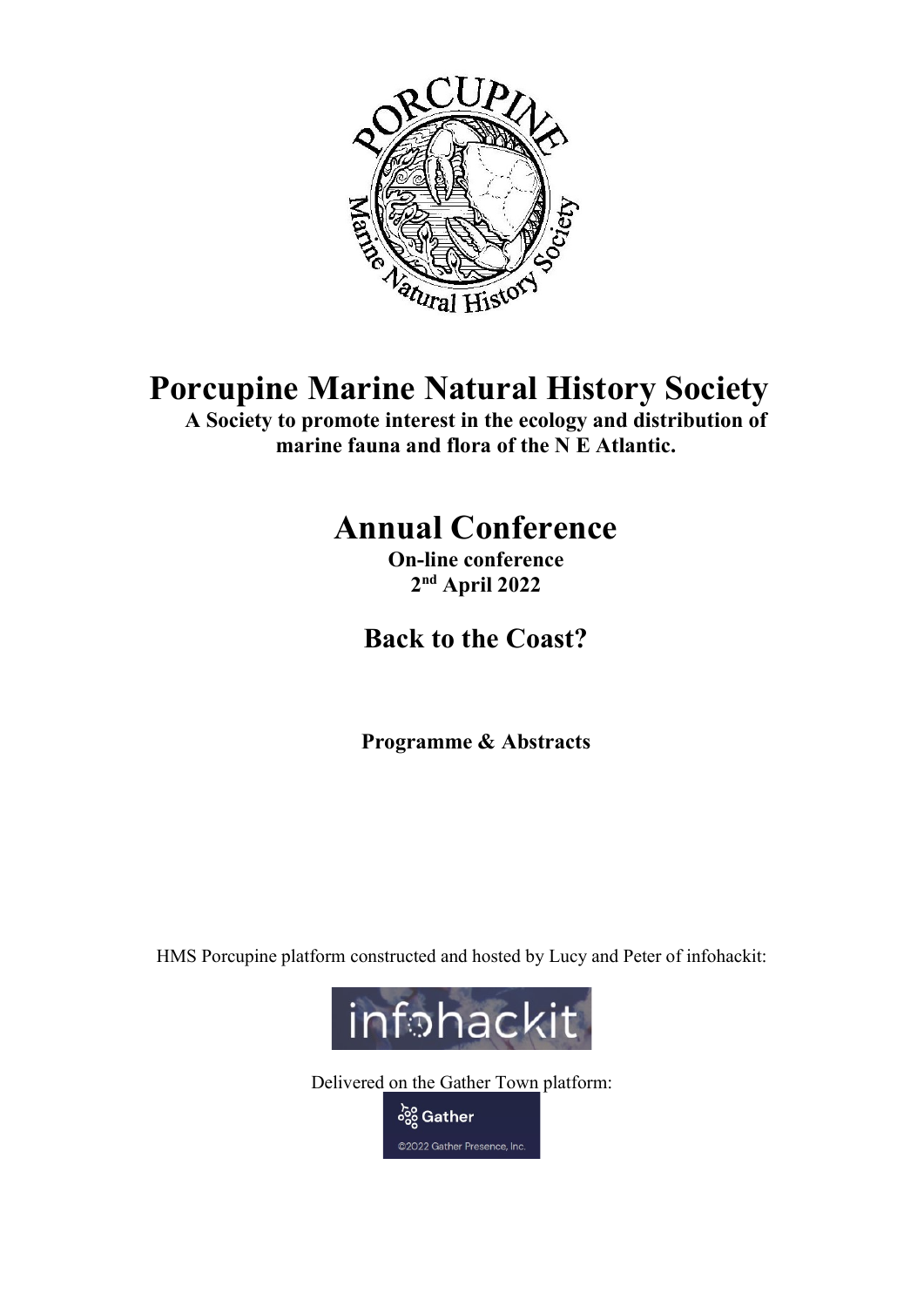#### PROGRAMME

| 8:30  | <b>Gather Town open for Registration</b>                                                                                                             |
|-------|------------------------------------------------------------------------------------------------------------------------------------------------------|
| 9:30  | <b>Introduction and Welcome by Hon Chair Natalie Hirst</b>                                                                                           |
| 9:40  | <b>Session 1 Presentations chaired by Liz Morris-Webb</b>                                                                                            |
| 9:45  | Assessing the mitigating effects of a telecommunication cable on a Eunicella verrucosa community -<br>Jon Moore                                      |
| 10:00 | Questions                                                                                                                                            |
| 10:05 | Fantastic benthic beasts and where to find them - Hayden Close (CEFAS)                                                                               |
| 10:20 | Questions                                                                                                                                            |
| 10:25 | Tea / Coffee break and breakout                                                                                                                      |
| 11:00 | Navigating Nomenclature in the World of WoRMS (World Register of Marine Species) - Tammy<br>Horton                                                   |
| 11:15 | Questions                                                                                                                                            |
| 11:20 | Field trip update<br>- North Wales<br>-SW Scotland                                                                                                   |
| 12:00 | <b>PMNHS AGM All members welcome</b>                                                                                                                 |
| 12:40 | Lunch break, posters, chat                                                                                                                           |
| 13:15 | Poster session - poster owners stand by their posters, if they wish                                                                                  |
| 14:15 | <b>Session 2 Presentations chaired by Paul Brazier</b>                                                                                               |
| 14:20 | Field trip update $-$ <i>continued</i>                                                                                                               |
|       | - North Devon                                                                                                                                        |
|       | - South Wales                                                                                                                                        |
| 15:00 | Tea / Coffee break and breakout                                                                                                                      |
| 15:30 | Recording Intertidal Marine Isopods - Warren Maguire                                                                                                 |
| 15:45 | Questions                                                                                                                                            |
| 15:50 | Risks in one generation can influence the next: The role of parental and individual experience of risk<br>on the attributes of prey - Simon Karythis |
| 16:05 | Questions                                                                                                                                            |
| 16:10 | Coccoliths in the Clyde - David Kipling                                                                                                              |
| 16:25 | Questions                                                                                                                                            |
| 16:30 | Lundy Festival field trip announcement - Cat Joniver                                                                                                 |
| 16:45 | <b>Closing Remarks - Hon Chair Natalie Hirst</b>                                                                                                     |
| 17:00 | <b>End of Conference</b>                                                                                                                             |

19:00 The great Porcupine on-line quiz – contact conference@pmnhs.co.uk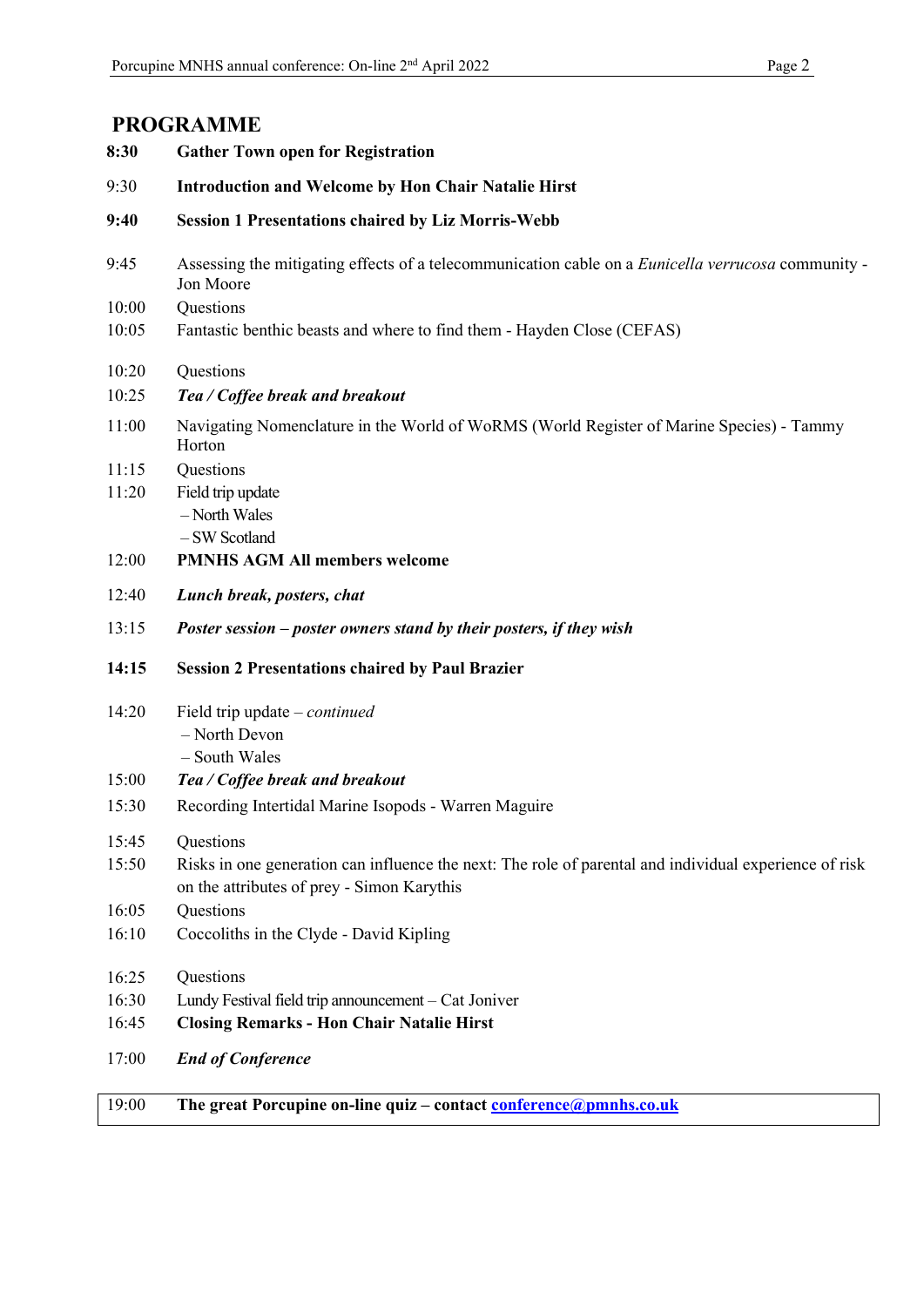### **Abstracts**

### Assessing the mitigating effects of a telecommunication cable on a Eunicella verrucosa community

#### Jon Moore

Google's Grace Hopper telecommunication cable made landfall in Bude, Cornwall, in September 2021. It crosses a 1.5 km stretch of rocky reef that is colonised by a welldeveloped benthic community that includes high densities of sea fans. The presentation summarises the results of a post-lay diving survey in October 2021, which described the impacts of the cable on some sea fans and ross corals and successfully translocated seven affected sea fan branches to new locations away from the cable.

#### New benthos species records from the English Channel and Celtic Sea from routine fisheries

#### Hayden Close (CEFAS)

The Celtic Sea is a known biodiversity hotspot containing a boundary between temperate and cold-water species with new records being found regularly. Cefas conducts an annual beam trawl survey of the English Channel and Celtic Sea to support the UK fisheries data collection (previously EU DCF). Since 2013, one of the two 4 m beams has contained a 40 mm liner to facilitate the collection of the benthic assemblage. This put Cefas in the unique position to be able to routinely collect benthic organisms found in offshore habitats and in deep water that are not regularly sampled for benthos. This has allowed for previously unrecorded species to the UK be observed, collected and identified such as the starfish Tethyaster subinermis, nudibranchs identified as Kaloplocamus ramosus but undergoing DNA sequencing, an unknown Pleurobranchaea and the tropical West African parthenopid species Distolambrus maltzami of which we provide and updated distribution and taxonomic key for the species which have the potential to be encountered in the south-west.

#### Navigating Nomenclature in the World of WoRMS (World Register of Marine Species)

#### Tammy Horton

Most of us have heard of WoRMS, (no, not the wriggly kind, the wonderful World Register of Marine Species), and some of you probably consult it to check on the current status of your favourite marine friends. But how does it all work? What do you know of the people behind the database? And what actually is an alternate representation, and why should you care? In this brief talk, I will give you an overview of the database, the people who keep it up to date, show you what it can (and can't) do, and hopefully give you a deeper more 'WoRMS-eye' view of the world of nomenclature.

#### Recording Intertidal Marine Isopods

#### Warren Maguire (British Myriapod & Isopod Group)

Around 70 species of isopod occur in the intertidal zone around Britain and Ireland. This is a diverse group of organisms, ranging in size from less than a millimetre up to 5 centimetres and occupying a wide variety of habitats in the intertidal zone. Although these species were included in the British Isopod Group's Isopod Recording Scheme, set up in 1968, this scheme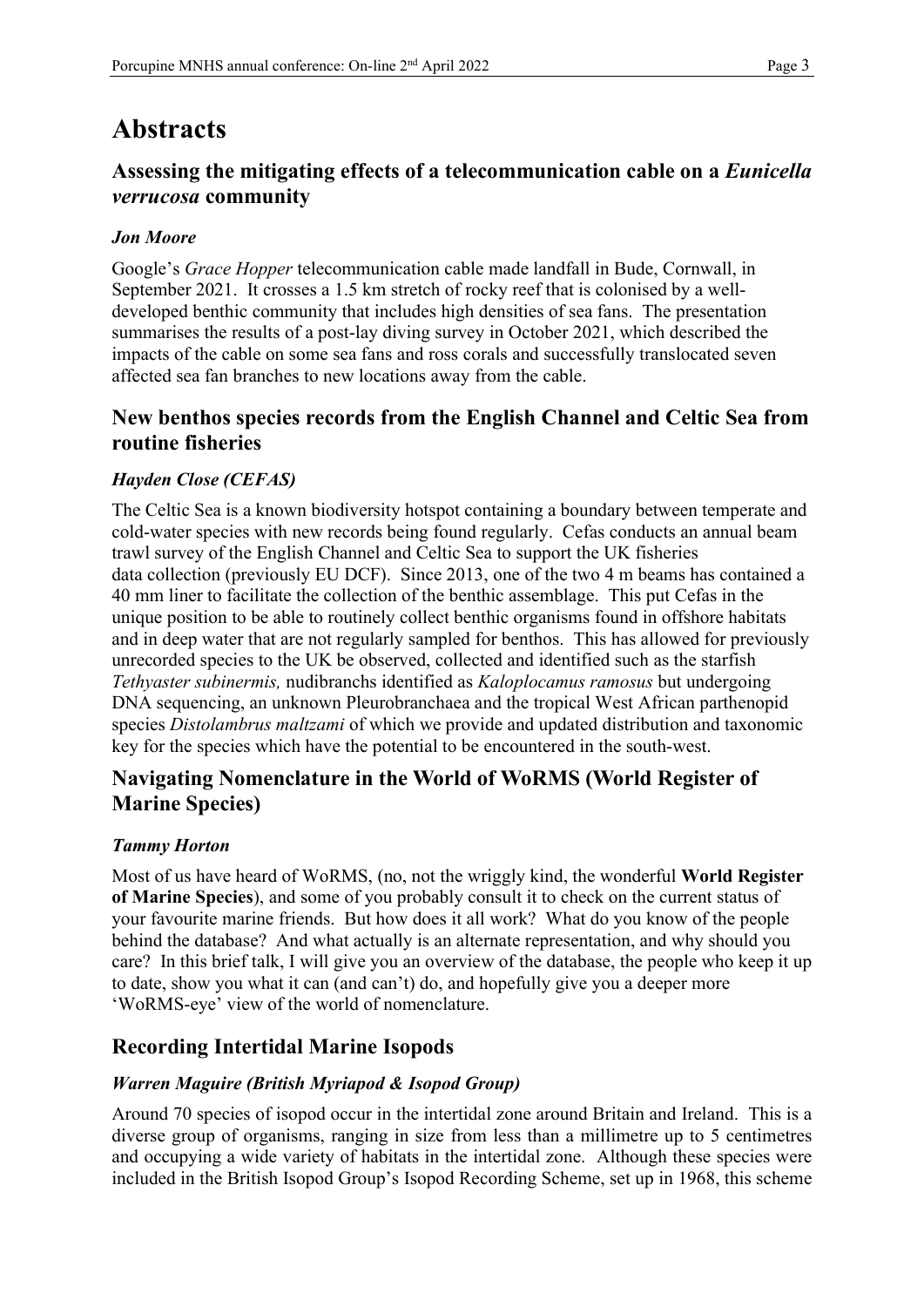split in 1970 into the Marine Recording Scheme and the Non-Marine Recording Scheme. The Non-marine Isopod scheme has continued to this day, run by the British Isopod Group's successor organisation, the British Myriapod & Isopod Group (BMIG; www.bmig.org.uk), but the Marine Isopod scheme was discontinued due to few records being submitted and the difficulty of verifying records remotely. The demise of the Marine Isopod Recording Scheme was unfortunate as this fascinating group of organisms has remained under-recorded, despite ongoing collection of records by the scheme's original organisers and others over the years. In 2020, BMIG (re)launched a scheme for recording intertidal marine isopods, run by Warren Maguire. The scheme, which covers Britain and Ireland and their associated islands, is gathering and verifying records of intertidal marine isopods, especially via the iRecord website (*irecord.org.uk*). This presentation introduces the new BMIG Intertidal Marine Isopod recording scheme, highlights BMIG's online support materials, and briefly discusses finding and identifying marine isopods.

#### Risks in one generation can influence the next: The role of parental and individual experience of risk on the attributes of prey

#### Simon Karythis

The impacts predators have on prey and the ecological systems they inhabit are indisputable, and as such are one of the corner stones of ecological research. The effects of predators are not restricted to simply consuming prey, with the threat of being eaten providing enough of a selective pressure to indirectly influence them. Once a predator is detected, prey may alter their behaviour to reduce the chance of being detected, force them to use lower quality areas to feed or cause a stress response (fight or flight) with substantial impacts on how they utilise their energy. These indirect effects on the behaviour and physiology of prey can have profound implications on the growth and fitness of prey. Due to this considerable influence on an organism's fitness, most prey are not passive in their interaction with predators, instead able to adapt various behavioural and physiological attributes to minimise potential negative impacts. These antipredator responses can be further complicated by the ability of some parents to influence these antipredator responses of subsequent generations via parental effects. In cases where the risk environment is similar between parents and their offspring, there is an adaptive benefit for parents to inform their offspring to be best prepared for the likely risks they may encounter. I will be presenting aspects of my PhD thesis (in press) which look at the importance of parental and individual experience of risk in the responses of prey. Using a snail-crab-mussel system, I will talk about how each generation's experience of risk helps shape the growth and energetics of prey in this system. I will argue that the role played by parental and individual experience of risk follow a hierarchy of threat and that the role played by each depends on the threat they face.

#### Coccoliths in the Clyde

#### David Kipling

The summer of 2021 saw the Firth of Clyde, to the west of Glasgow turn turquoise. This was a result of a dramatic bloom of the coccolithophore Emiliania huxleyi. As luck would have it, a group of Seasearch divers had arranged to dive around the Isle of Arran over the same period and were able to witness first-hand the impact of the bloom on the marine life. This talk will give a brief background to coccolithophores, including the history of their discovery and the role of HMS Porcupine in that, before bringing you up to date with our field observations of diving on an inshore rocky reef during a coccolithophore bloom.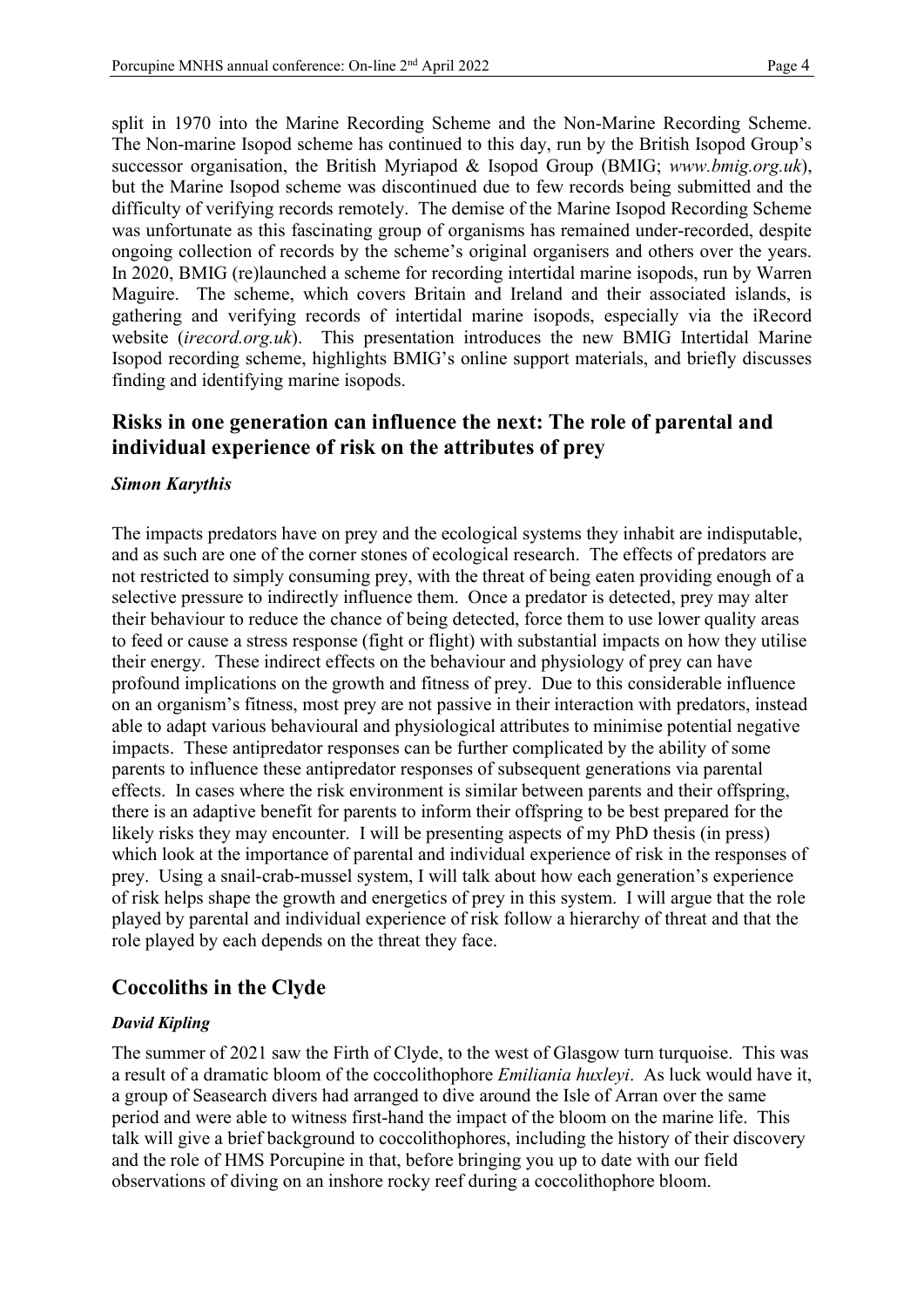## **Posters**

#### Biological reference collections in Spain

Dr Elena Guerrerro Guerrero (Marine Science Institute (ICM), Spanish National Research Council (CSIC)

Wembury Marine Centre and Devon Wildlife Trust video (Video)

Paul Naylor (marinephoto)

Natur am Byth Bridget Orchard (MCS)

Shoresearch north Wales Dawn Thomas (NWWT)

What can the UK learn from Sussex's inshore bottom trawling ban? (Video) Melissa Moore

Controlling an invasive species with the participation of the local community Periklis Kleitou (Univ of Plymouth)

Lundy Marine Festival Robert Irving

Rocky shore of West Runton, Norfolk Elizabeth Beston

Sandeels Becky Hitchin

Great British Marine Animals – book available Paul Naylor (marinephoto)